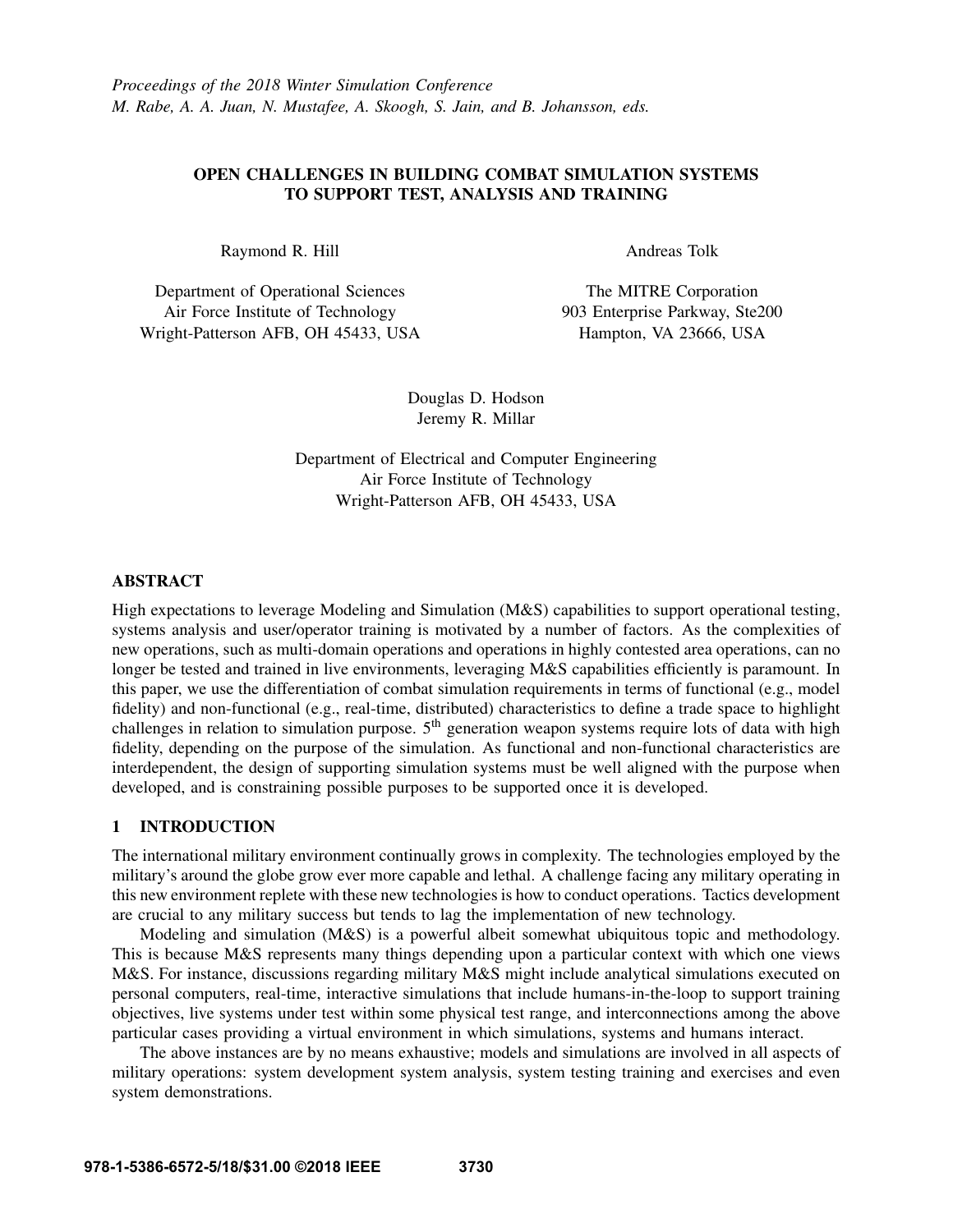Despite their widespread use, and the military's increasing reliance on M&S results, there are still many challenges facing M&S. The challenges vary based on the particular context of the M&S. For the purposes of this work we define the following M&S domains, or worlds, to scope our delineation and discussion of the M&S challenges. The domains are constructive or analytical simulation, physical test ranges, virtual simulation and integrated virtual, constructive and live simulation. In the remainder of this paper, these domains are defined and challenges discussed including a set of special challenges emerging from the requirements to support 5<sup>th</sup> generation weapon systems in test, analysis, and training.

## 2 LANDSCAPE OF SIMULATION APPLICATION DOMAINS

## 2.1 The Constructive or Analytical Simulation

Constructive or analytical simulations are what the non-technical person might presume as a computer simulation. These simulations are usually wholly housed in a single system and are used for a variety of purposes. Some of these purposes include:

- characterizing physical performance of a system in some environment;
- assessing operational performance of specific systems within some operational context;
- determining potential outcomes of combat operations over varied periods of time and over varied areas of operations;
- familiarizing forces with areas of operational interest prior to the commencement of any operations (also called mission rehearsal);
- examining configuration changes associated with myriad processes used throughout the military environment.

Clearly there are many uses of constructive simulation. While there is no official taxonomy of constructive simulation uses within the military, an often employed graphic is the model hierarchy such as depicted in Figure 1. The pyramid presents many dimensions of use of constructive simulations. A smattering of example models are included within each of the levels.



Figure 1: Department of Defense Model Hierarchy with Several US Air Force Exemplar Models for each level (from Hill and Miller (2017)).

We note that within the military domain, the term 'model' is often understood to mean a 'simulation application' that executes 'models' with an understood degree or level of abstraction (i.e., detail, resolution,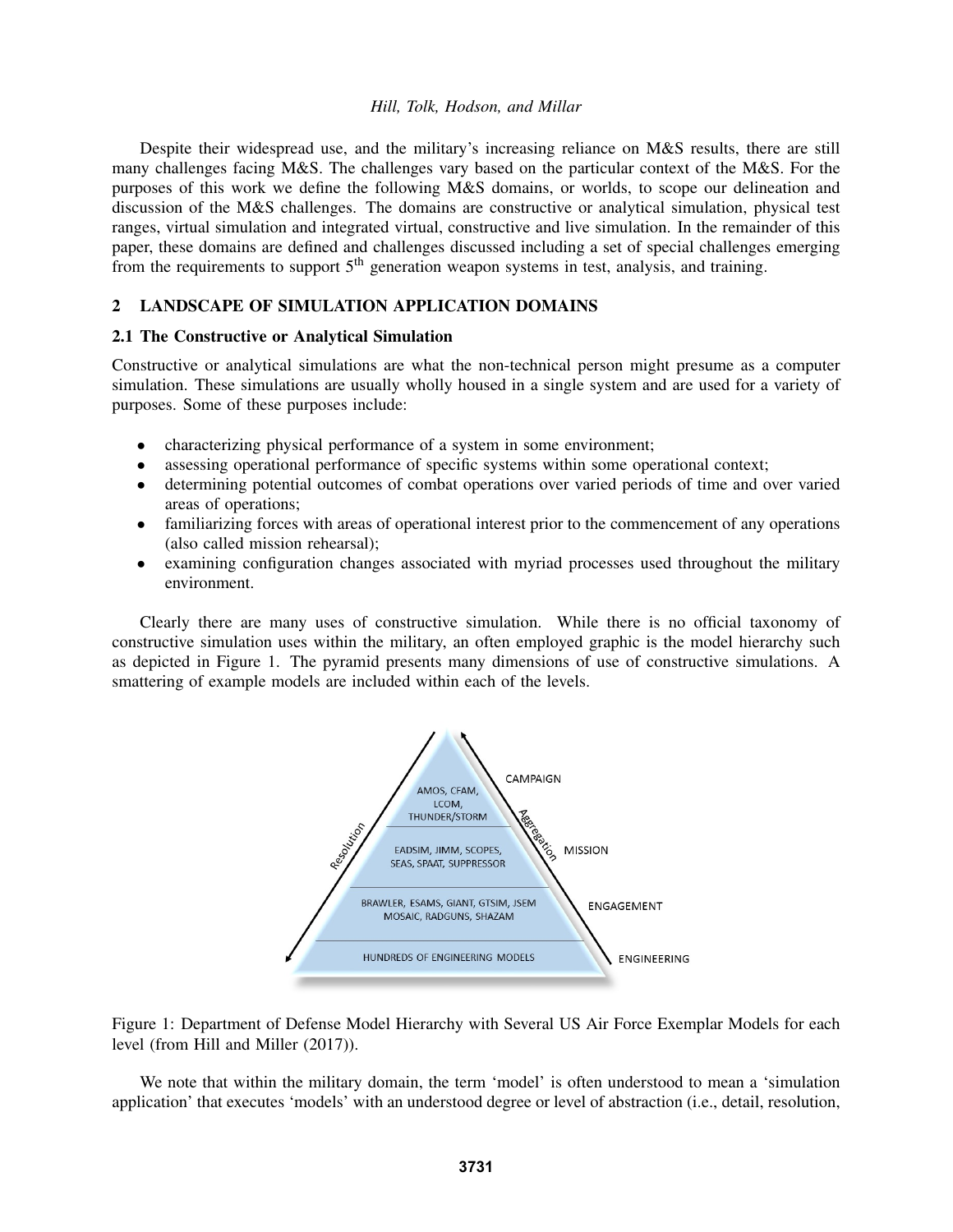fidelity, etc.). The pyramid provides a useful graphical organization of the relationships between these levels; it also serves as a guide for how lower level performance measures or results influence (i.e., roll up) and be used as inputs to higher level (i.e., more abstract) models and simulation products. These abstractions map to different conceptual views (i.e., perspectives) about different real world concerns (e.g., the lethality of a particular missile, as opposed to say, the effectiveness of a military campaign within a specific theater).

The right side of the figure depicts the general use categories for these types of simulations. Engineering uses are best thought of as design efforts for a system. Engagement uses would include efforts focused on ship-to-ship, aircraft-to-aircraft, even squad-to-squad combat encounters. The Mission level uses include multiple systems pitted against each other over a fairly short duration, such as hours to a few days. Finally a Campaign 'level' simulation use might examine a full military force going up against another military force over some prolonged period of time.

The pyramid structure also carries two implications of simulation use. First, on the left side indicates the level of resolution, or detail, contained in the simulation; the resolution decreases as the scope of the simulation use (time and range of systems or forces) increase. A similar concept is the use of aggregation in the simulation. A detailed simulation such as in engineering might conduct lots of calculations to seemingly minor aspects. For instance, a detailed simulation of air flow over a wing is extremely important in engineering level use. In a campaign level use, the air flow is insignificant when considering a scenario involving hundreds of aircraft, thus one does not model it in as much detail. The pyramid indicates the use of aggregation increases as the simulation use goes up the pyramid structure.

These levels of resolution and aggregation also tie to where in an organization such a simulation is used. Offices higher in an organization tend to be more concerned with broader issues while organizations lower in the organization tend to be concerned about finer grained, more detailed representations. The higher organizational entities would be concerned with campaign-level performance of a force, the lower organization entities might be more concerned with the daily performance of systems and personnel.

There are other dimensions of constructive simulation use; they can be static or dynamic, in other words capture the passage of time or focused on a specific instance of it. Constructive simulations can be used to represent both continuous or discrete aspects. This differentiation pertains to how the passage of time is handled within the simulation. Arguably, in this domain, an efficient approach to modeling systems is to define them in terms of states and state transitions that might occur due to particular events of interest and/or the passage of time.

The constructive simulation can be deterministic or stochastic based on whether the simulation models random events or does not model random events, respectively. There are benefits to using deterministic simulations in the combat simulation world, but generally a combat simulation will model myriad random events. The constructive simulation might also be used for descriptive, predictive or optimal seeking purposes. A descriptive use might involve a graphics-based simulation in which the execution is displayed to provide insight into the particular event simulated. A predictive use would look to support decision making events, such as using the simulations to conduct effectiveness analyses for new (or proposed) weapon systems. Finally, the optimal seeking use would employ supporting methods to drive the simulation to use those input settings that result in the best possible output from the simulation.

### 2.2 The Virtual Simulation

While constructive simulations are used to model (or represent) an entire system for study and analysis, virtual simulations represent particular aspects of a system for an entirely different purpose; namely, as a supporting apparatus to train, test, or study a real world entity or asset such as a person or piece of hardware.

The inclusion of humans and systems in the simulation environment can fall into one of the three types of simulation. If both the humans and systems are real, then we have the live simulation, if both components are simulated, it is the constructive simulation and if we mix the two we have the virtual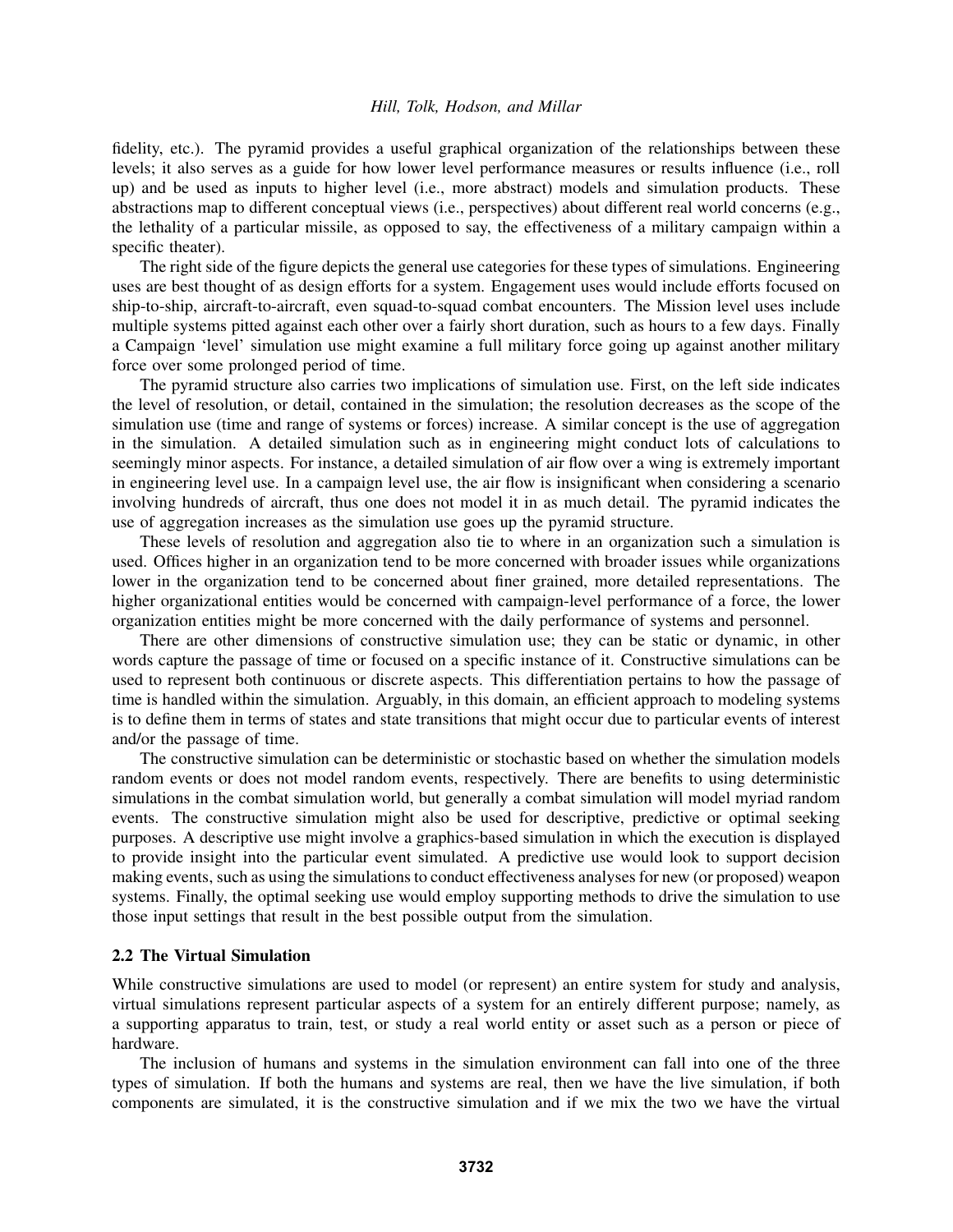simulation environment. Recently the increasing use of gaming in these environments has led to further refinement into a category referred to as "blended".

Unfortunately, the classification of simulations into distinct types is somewhat arbitrary, as it doesn't capture the degree of reality included as part of the system being represented. For this, we refer to simulations that include (as part of the system of interest) a degree of reality as a mixed reality simulation. Figure 2 provides a mapping from the common military terms of 'live', 'virtual', and 'constructive' to a sliding scale that represents this degree of reality included as part of the system of interest.



Figure 2: Relationship Between Mixed Reality Scale (a) to Simulation Types (b) (from Hodson and Hill  $(2014)$ ).

From an implementation point of view, virtual simulations designed to interact with aspects of the real world must also satisfy additional requirements in the form of response time guarantees. In other words, the correctness of the simulation depends on both the outputs generated and the time taken generate them. For example, a response time requirement for a flight simulator to process all pilot stick and throttle inputs and and update graphical displays might be 100ms; longer response times may induce graphical stuttering or user disengagement. Thus, correctness depends on both the updating of the graphical display(s) and the time to do so (the response time).

Because virtual simulations specify non-functional requirements, they are categorized as real-time systems. This implies the software architecture and code associated with both models and simulation execution is different than a (typically) discrete-event-based constructive simulation. Due to the requirement to process inputs and generate outputs in a timely manner, virtual simulations often limit the level of detail and resolution they can support. This is in contrast to constructive simulations where resolution is only limited by available processing power and memory.

## 2.3 The Live Simulation

Live simulations are at the opposite end of the mixed reality spectrum from constructive simulations. They involve real people operating real equipment and typically take place on training ranges or in the field. A common example of a live simulation is air-to-air combat training. Here, the pilots are real, the aircraft are real, and the maneuvers are real – the only simulated aspect is the kill. This paper is not going to discuss this component in detail.

## 2.4 The Integrated Live, Virtual, and Constructive Simulation

Existing models, simulations, and live training events are often integrated to meet emerging requirements and improve capabilities. The desire to assemble and reuse simulations for purposes other than those for which they were originally designed is motivated by a number of factors. We articulate a few as follows: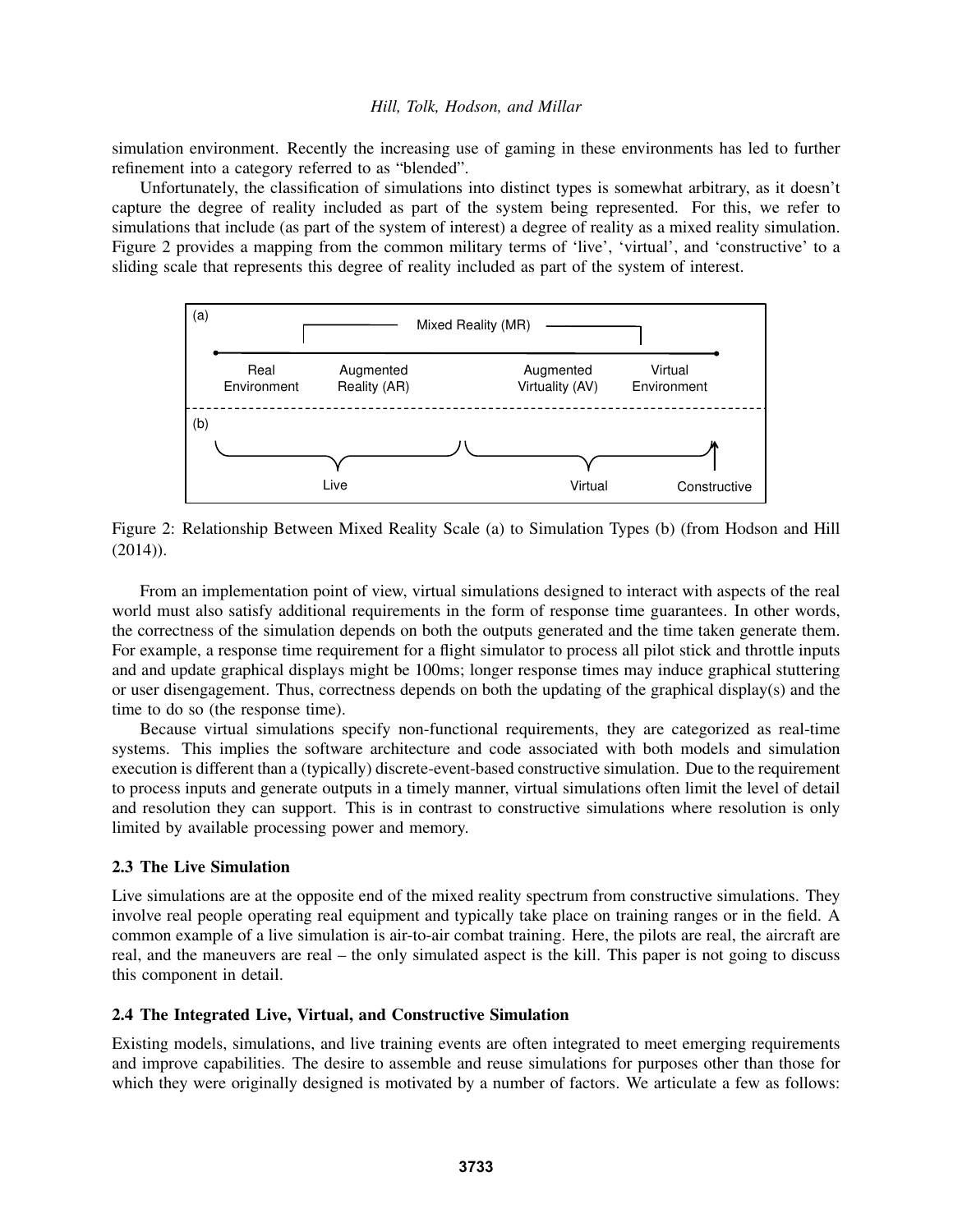- if various existing assets can be integrated to form a new solution, then, it might be possible to reduce costs in relation to developing a new solution from scratch;
- if unique simulation assets physically located at different geographic locations can be integrated into a new solution, then it's possible both tap those assets for new purposes and even improve them using decentralized processes, if desired; and,
- if particular simulation assets are deemed to be credible, validated or even accredited, then, ideally, they can be integrated with a degree of confidence they will work as expected.

Assembling and constructing simulation solutions using this approach (namely, connecting or interfacing existing or mostly existing assets) is called a Live, Virtual and Constructive (LVC) simulation. It should be noted that an 'LVC simulation' is not a new unique type of simulation with distinctly new properties; rather, it is an implementation method to create different solutions.

The motivating factors highlight significant reasons to understand why the construction of LVC's are of interest; the concept of reusing existing assets and interconnecting their functionality in ways to build new solutions is desirable but also ripe with pitfalls. We illuminate some of the more obvious integration and modeling issues as follows:

- the architecture for a particular 'type' of simulation (i.e., constructive, virtual and live) can be viewed from the perspective of how it interacts with the real-world (if at all). For a constructive simulation, by definition, no real-world interactions occur, so the architecture is often optimized to improve throughput (e.g., process as many 'events' per unit time as possible). For a typical virtual simulation interacting with the real world, the non-functional response time requirements drive its design to optimize timeliness. These are polar opposite objectives and can yield problems with timing and model composability;
- an LVC, by definition interacts with the real world in some way. Because of that interaction, they (akin to virtual simulations) are classified as real-time systems, and must consider response time requirements to support correct operation. Unfortunately, most constructive simulations are designed to optimize execution throughput at the expense of timeliness; this often limits their use as part of a LVC solution;
- simulation assets (especially software-based ones with defined models) are designed for a purpose, with configurable parameters to support a range of closely related purposes. When used as a means to implement a solution for a different purpose, the functionality modeled (detail, resolution, fidelity, etc.) might not align with the conceptual model for the envisioned system;
- leveraging credible, validated or even accredited simulations brings a degree of confidence associated with how that simulation functions and is integrated into new solutions; however, validation will probably have to be revisited due to changes in architecture and purpose. That is, composing a new simulation from validated (sub-)simulations does not imply the composition is valid itself; and,
- interconnecting disparate simulation assets is often accomplished with published protocols and standards. The standards define how each asset should interface and interact with each other, but can't solve all problems. Issues with latency and data consistency often limit the use cases for LVC simulations to training, or other situations in which the simulation is functioning as a stimulus to a system of interest. Using an LVC as a replacement to say, a constructive simulation, will probably present a new set of problems to be considered.

# 2.5 The Physical Test Range

Physical test ranges predominantly support technical testing of components or full systems - focusing on measures of performance, mainly hardware in the loop (HWIL), evaluating how well the system performs its designed functions - as well as operational testing - focusing on measure of effectiveness, using simulation to provide the synthetic battle sphere, evaluating how well the system contributes to the success of the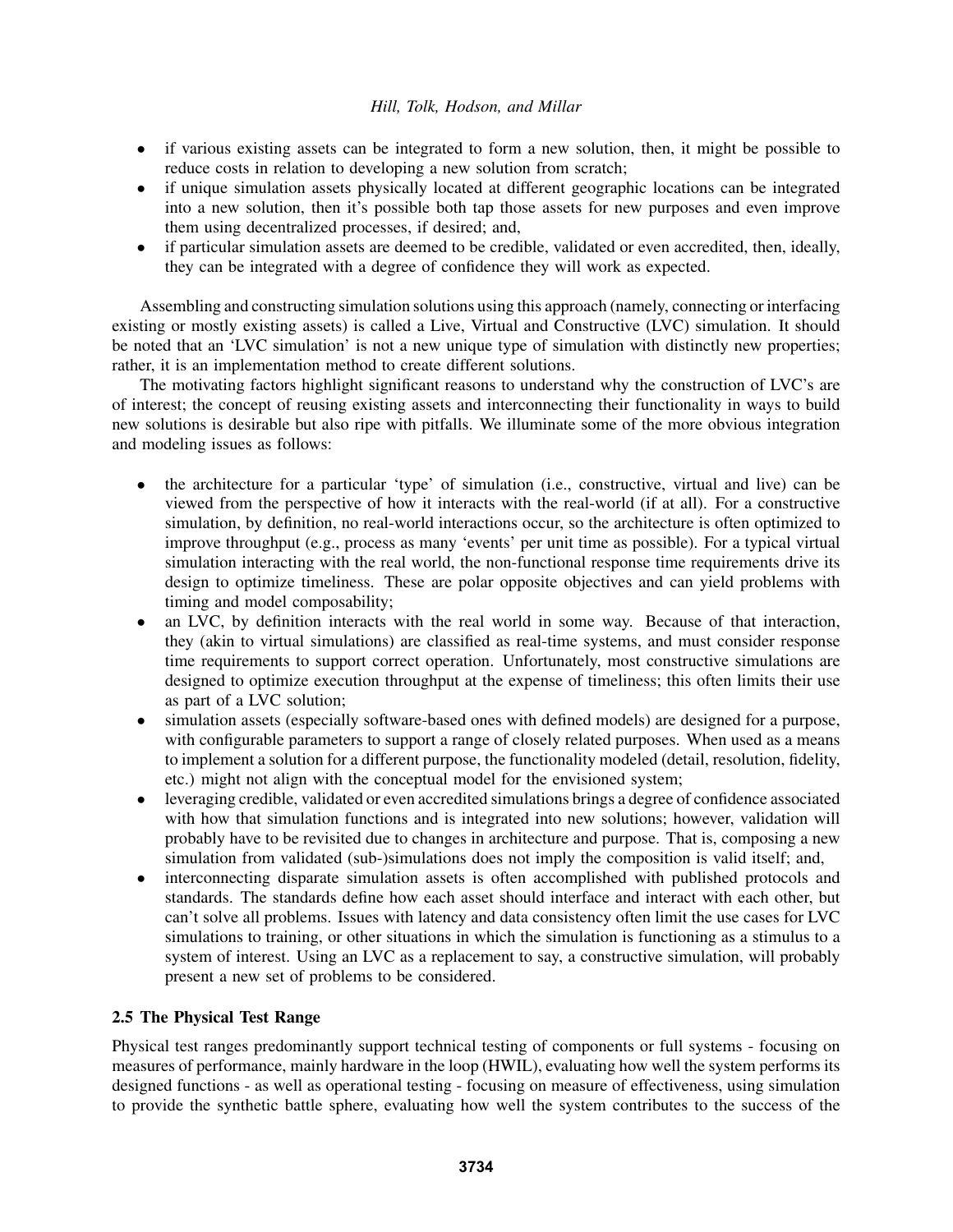missions, such as discussed in (Garcia and Tolk 2015). As the complexities of new operations, such as multi-domain operations and operations in highly contested area operations, can no longer be tested and trained in live environments, leveraging M&S capabilities efficiently as an integrated part of physical test ranges is paramount. The Test- and Training Enabling Architecture (TENA) was designed to support this mixed approach (Powell and Noseworthy 2012), but some of the new challenges discussed later in this paper may be stretching the limits of its applicability.

Another lesson learned is that operational tests should evaluate tests against systems that will be in the battle sphere once the system under test is operational. As many of these systems - own and opposing - are under development themselves, only simulation can provide these option, as the discussions in (Stapleton 2017) show. This requires a much closer cooperation of physical test range experts, test simulation experts, and the threat analysis community, starting with good data sharing practice, and hopefully supporting the use of common tools allowing a closer collaboration in the future.

# 3 CHALLENGES AND RESEARCH TOPICS

The previous section focused on some general aspects of military M&S application domains. Within this section, the focus will shift from these general observations to some specific technical and organizational challenges for the continuous development of combat simulation systems to support test, analysis, and training for 5<sup>th</sup> generation systems and the increasingly complex battle sphere.

## 3.1 Definition of 5th Generation Weapon Systems

Although there is no common definition for  $5<sup>th</sup>$  generation weapon systems, some articles are contributing to a better understanding of the term, such as (Hood 2017). In his article, Hood focuses on the different generations from an aviator's perspective:

- The first generation is represented by aircraft like the US F-86 Sabre and the Soviet MiG-15 Fagot. They are the first jets emerging after the end of WW II.
- The second generation is exemplified by the US F-104 Starfighter and the Soviet MiG-21 Fishbed. Advancement in speed (up to Mach 2), weapons (air-to-air guided missiles), and sensors (enhanced night time and bad weather capabilities) defined this new generation.
- Further improvements resulting in beyond visual range engagements defined the third generation, such as the US F-4 Phantom and the Soviet MiG-23 Flogger.
- Aircrafts like the US F-15 Eagle or the Soviet MiG-29 Fulcrum belong to the fourth generation, that introduced digital datalinks to exchange and share information automatically, and also increased their effectiveness against ground targets with new radars and highly accurate air-to-surface munitions.
- The description of the US F-35 Lightning II by Lockheed Martin can be used as a reference point for 5<sup>th</sup> generation systems. According to their documentation, very low observable (VLO) stealth capability, next-generation avionics and sensor fusion, and embedded, network-enabled capability are the characteristics that make this multiple role aircraft a  $5<sup>th</sup>$  generation system. The Russian counterpart is the Sukhoi Su-57, which is also characterized by stealth and advanced avionics.

The significant increase in air-to-air and air-to-ground combat capabilities and avionics make  $5<sup>th</sup>$ generation fighters a dominant factor in the battle space. Testing, analyzing, and training for this new generation of systems will require not only  $5<sup>th</sup>$  generation simulation systems, it will also require new scenarios with increased complexity, and may even require a new set of standards and new methods and tools in support of users as well as evaluators and engineers.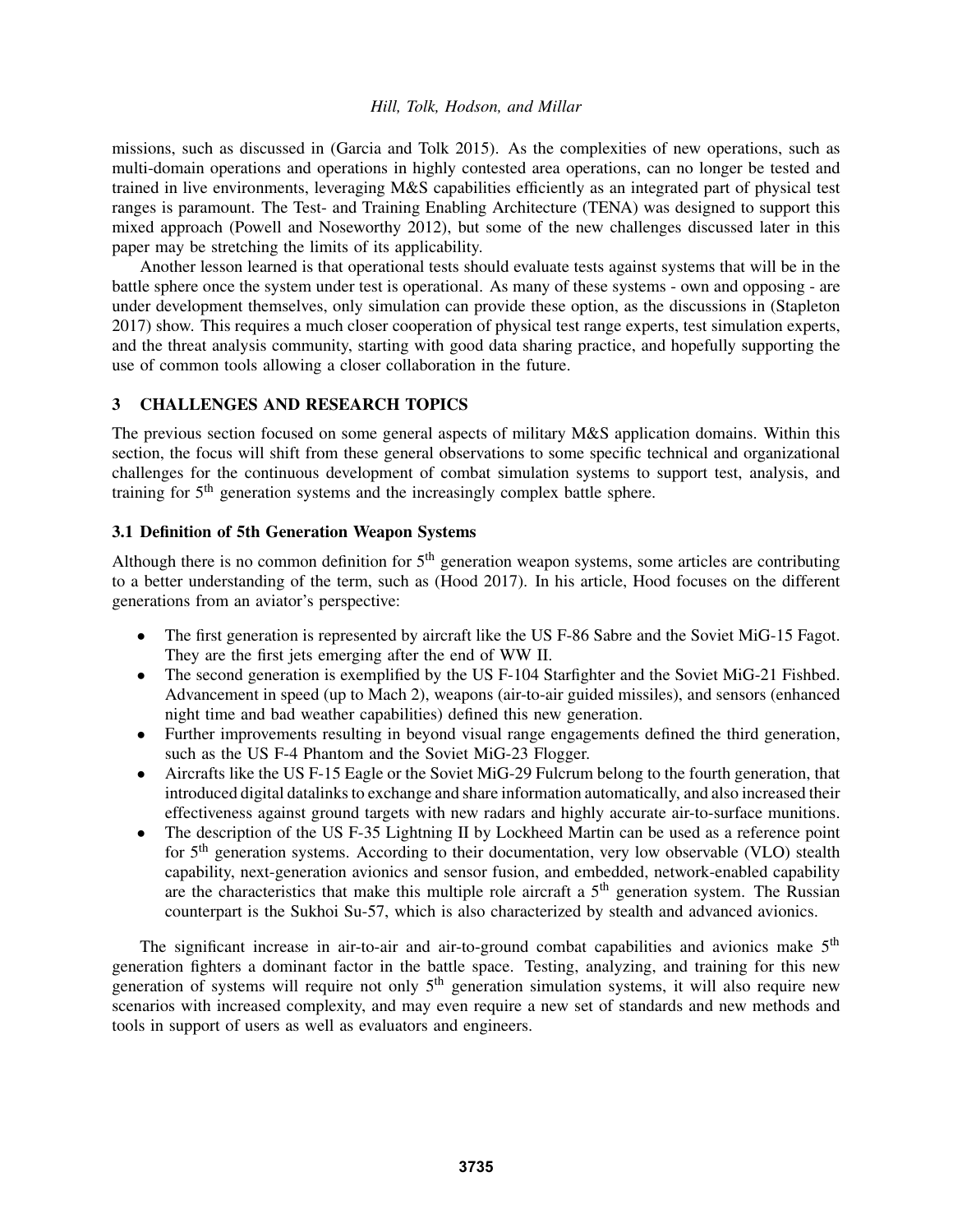### 3.2 Technical Challenges

The focus of our paper is divided into technical challenges that concern the amount of data that is connected with the simulation of and for 5<sup>th</sup> generation systems and the need for improved standards supporting these activities. These are surely neither complete nor exclusive and will require more discussions and additional ideas in the future.

Our focus touches two main categories: the data challenges for new combat simulation systems, and the potential need for new infrastructures, which also implies the need for new standards, best practices, etc. Our current standardized simulation interoperability solutions are conceptually rooted in 20 year old technology, and there may be the need for new ideas to be incorporated.

## 3.2.1 Data Challenges

Improved avionics, increased on-board sensors, and the full integration of the flying platforms into the command and control capabilities as sources as well as targets is one of the main characteristics of 5th generation systems.

These implies that the amount of data needed to stimulate sensors, avionics, and network-enabled components surpasses current data requirements by far. How much data will be needed, and in which form it will be used to support operational testing and training, is yet to be fully understood, but comparing the sensor and avionics equipment of  $4<sup>th</sup>$  and  $5<sup>th</sup>$  generation systems clearly motivates that we are looking at a number that is at least an order of magnitude bigger than what we support with current simulation systems. The increased used of video and free messages for reports and information exchange is part of this challenge as well.

In addition, the data may need to be channeled through several independent routes to receiving entities that require different scope, resolution, and structure, a polymorphic variety that needs to be conceptually aligned. To put it simple: the same data representing phenomena in the environment must trigger various sensors that all provide different facets of such observations, so they will all use different data types to do so. Sensor fusion algorithms are used to merge different sources into a common situational awareness; these new challenge requires to do the opposite, namely to provide a magnitude of viewpoints to the sensors. As the test and training applications for sure will be interested in testing the fusion algorithms used by the system under test, the data must be realistically changed. Maybe entropy-based algorithms can support addressing this challenge, inverting the ideas presented in (Friend and Bauer Jr 2010).

In order to deliver these multiple and slightly distorted views of data to the simulated systems, we may need multiple data routing options on which aligned versions of the data are used to stimulate the sensors of the operational flight platforms, kind of having multiple RTI/Data channels that all provide inputs derived from the synthetic environment. What the systems are doing operationally will influence what data will be needed as well as what data is obtainable by the simulated system. These will require a very tight coupling of operational and technical experts to ensure that the simulated system receives all the data required, but not data unavailable under the currently simulated operational constraints.

The huge amount of data may result furthermore in time issues. In particular for distributed experiments, the pure latency time may result in constraints that oppose real-time testing and training (Millar et al. 2016). This implies that instead of the currently implemented central server solutions or even cloud computing approaches, these future application may require edge computing (Varghese et al. 2016), including services such as these following examples:

- Very smart data management may reduce the data actually needed to be exchange, hence reducing the bandwidth needed.
- Instead of providing data and computing in the cloud, synchronized algorithms may have to be provided at the edge in multiple instances. This is like the next generation of dead reckoning algorithm "on steroids," as we are envisioning full replicated and synchronized models to communicate to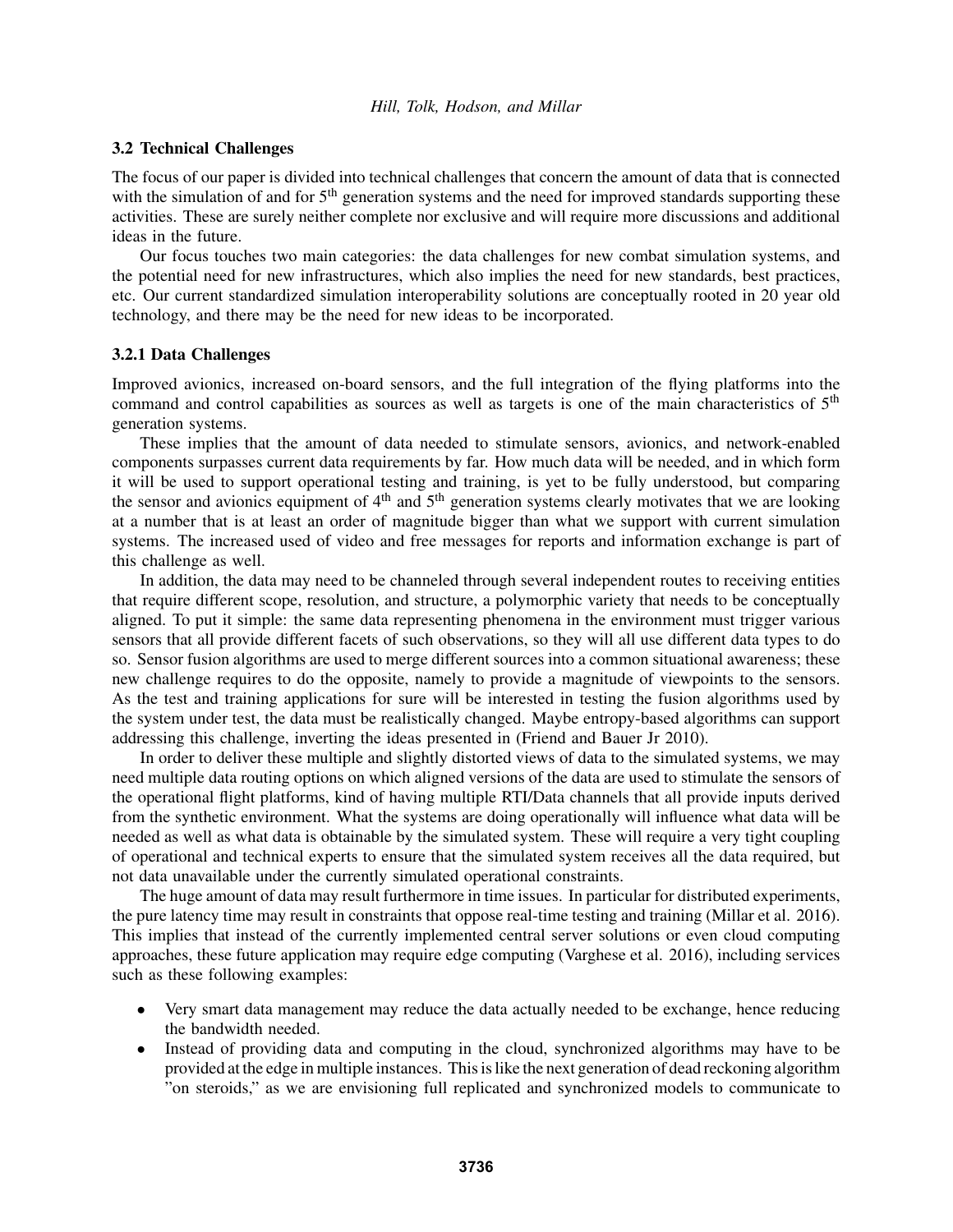the edge of the cloud, or whatever the infrastructure utilized for the next generation of combat simulation systems may look like.

The data challenges discussed in this section are only a small subset, but they already point to various weaknesses in current international standards that have to be addressed by future infrastructures, as discussed in the following section.

### 3.2.2 Improved Use of Standards

The overall problems when building combat simulation systems to support test, analysis, and training for future weapon systems will be challenges of transferring explicit knowledge, information, and data in the supported large and heterogeneous organizations (Tolk and Aaron 2010). To ensure this will be the case, computer engineering methods and solutions will be necessary, but the will not be sufficient. The overall conceptual alignment not only within the simulation systems, but also between the various phases will be required to ensure that the correct problem is investigated and solved, and solutions will be unambiguously documented and communicated. Current solutions are usually focused in supporting a particular phase. If model-based systems engineering approaches will be used, the knowledge gained can be easier transfered between the different phases, starting with a common set of metrics and success criteria, and allowing to feed back scenarios from real-world operations for training, testing, or analysis purposes from early procurement phases on. Each phase can continue to have its phase-specific viewpoints, but the underlying model ensures consistency when knowledge is captured, documented, and communicated. Furthermore, model-driven approaches may even support the development of supporting systems, including simulations thereof.

To support such a vision, better HWIL integration approaches will be needed allowing concept to prototype to component testing with the same framework. In several other domains, these ideas are already implemented and applied, such as described in (Wetter 2011) for architectural projects. Other examples are automobile design, smart cities, and more. Current standards may not be sufficient to support the full spectrum, but lessons learned from building such prototypes show the value of these approaches (Valverde and Sun 2017).

Overall, the better support of open architecture and maybe even open source solutions should be a pillar of the simulation standards of the next generation. Other domains, such as the Smart Grid (Strasser et al. 2011), show that such approaches are not only feasible, but also lead to high reuse and repeatable results, including transfer from virtual to operational environments and vice versa. The cyber physical system domain is another example of interest, although they currently focus on standard solutions outside of the simulation domain (Tolk et al. 2018). The more open standards, open architecture, and open source solutions are integrated with future simulation standards, the easier will be the transfer of knowledge to provide best support for testing, analyzing, and training. These new solutions should also include the use of visual effects as used in movie productions, realistic representations of virtual partners in virtual and augmented realities, as known from the game industry, and all other possibilities that will help to make the next generation of combat simulation systems better.

# 3.3 Organizational Challenges

It is well understood in the engineering management world that in order to be successful with new methods and tools, you do not only need the necessary IT infrastructure, you also need an educated workforce that knows how to put the tools to best use, and you also need a supportive management. That is true for the next generation of combat simulation systems as well. We will in particular need knowledgeable personnel in all background requirements, such as modeling, statistics, software engineering, and systems engineering, as well as less traditional requirements such as knowledge management, distributed systems, and more.

Modern warfare is characterized by a multitude of nonlinear relations and interconnections of a multitude of heterogeneous components and systems, resulting in a highly complicated, potentially complex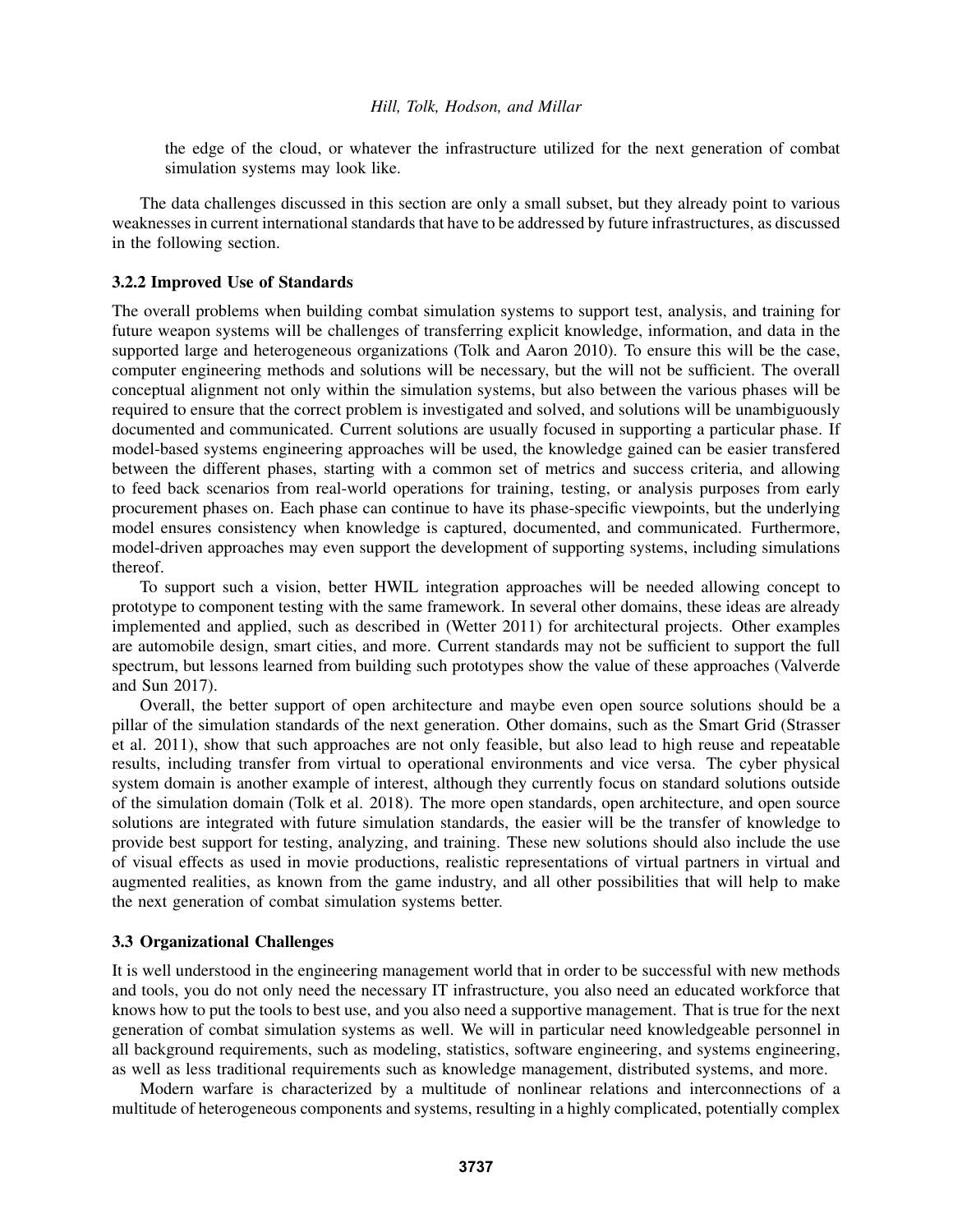environments. Such complexity requires a new set of methods from the domain of complex systems engineering (S. Sheard and S. Cook and E. Honour and D. Hybertson and J. Krupa and J. McEver and D. McKinney and P. Ondrus and A. Ryan and R. Scheurer and J. Singer and J. Sparber and B. White 2015) that allow better recognition, understanding, and management of complex systems properties – in particular, emergence. This will require a new understanding within organizations regarding exactly what their task is, as the role will change from being the "watchmaker" in complicated systems to becoming a "gardener" in complex systems, moving from engineering of solutions to the governance of constraints.

Overall, more organizational alignment will be needed, as without a common framework allowing for easy assembly, each organization will bring its own assumptions, paradigms and toolkits to the table, leading to an increased interoperability issue set with higher complexity than we experienced in the past. Despite some shortcomings, a model-based systems engineering approach is currently the best solution to cope with these issues. A side challenge is that some organizations may simulate for the simulation's sake, without clear guidelines. This needs to be addressed.

The last topic to be addressed in this section is multi-level security. Some foundational work regarding special requirements for simulation challenges has been published more than a decade ago (Danner, Muckenhirn, Valle, McElveen, Bragdon-Handfield, and Colegrove 2002; Danner, Valle, and Sparta 2005), but no real break-throughs have been published since. Some good guards have been applied, and the Operation Blended Warrior demonstrated at the recent Interservice/Industry Training, Simulation and Education Conference showcased some advanced solutions, but the main challenges still remain: how to avoid observers and analysts deriving classified information from the execution of simulation experiments? How to reach the overall objective – that operators do what they must in an unrestricted, but not necessarily technically deep environment while analysts get access to the data they need to accomplish their approved activities, but not more than what is required – is still topic of ongoing research.

#### 3.4 Combat Simulation Challenges

Combat simulation has always faced challenges. In the light of  $5<sup>th</sup>$  generation system requirements, We discuss some of these persistent challenges followed by a discussion of some of the pressing modern challenges.

#### 3.4.1 The Standard Challenges

While there may be longer lists of standard challenges facing combat simulation, we limit this discussion to three we believe are the most prevalent.

One of the key ongoing challenges is how to sufficiently represent systems in the simulation. This relates to the aggregation-fidelity trade alluded to within the modeling pyramid. Simulations require enough detail in any system representation to properly answer the question driving the study, and the use of the simulation. A simulation used to assess aircraft maneuverability needs detailed aerodynamics. This level of detailed modeling is computationally expensive. Representing that same aircraft in an air-to-air combat simulation requires only an aggregate representation of maneuverability. This aggregate representation reduces the computational burden associated with the aircraft movements, allowing more aspects of the scenario to be considered in the simulation.

Data is a huge aspect of a combat simulation. Data is used to define the specific capabilities of all the systems modeled within the simulation scenario under study. Crucial aspects of a combat simulation include things like radar signatures for the aircraft; any targets and weapons; weapon capabilities such as flight speed, maneuverability and end-game probability of kill; operational tactics employed by components in the simulation, particularly as those tactics adapt to opponent tactics; and communication networks. Bad data employed in the simulation will produce incorrect results. Accurate, valid data is needed to obtain meaningful results. As discussed before, ensuring that these data are not only obtainable, but also conceptually aligned, is particularly hard, but necessary.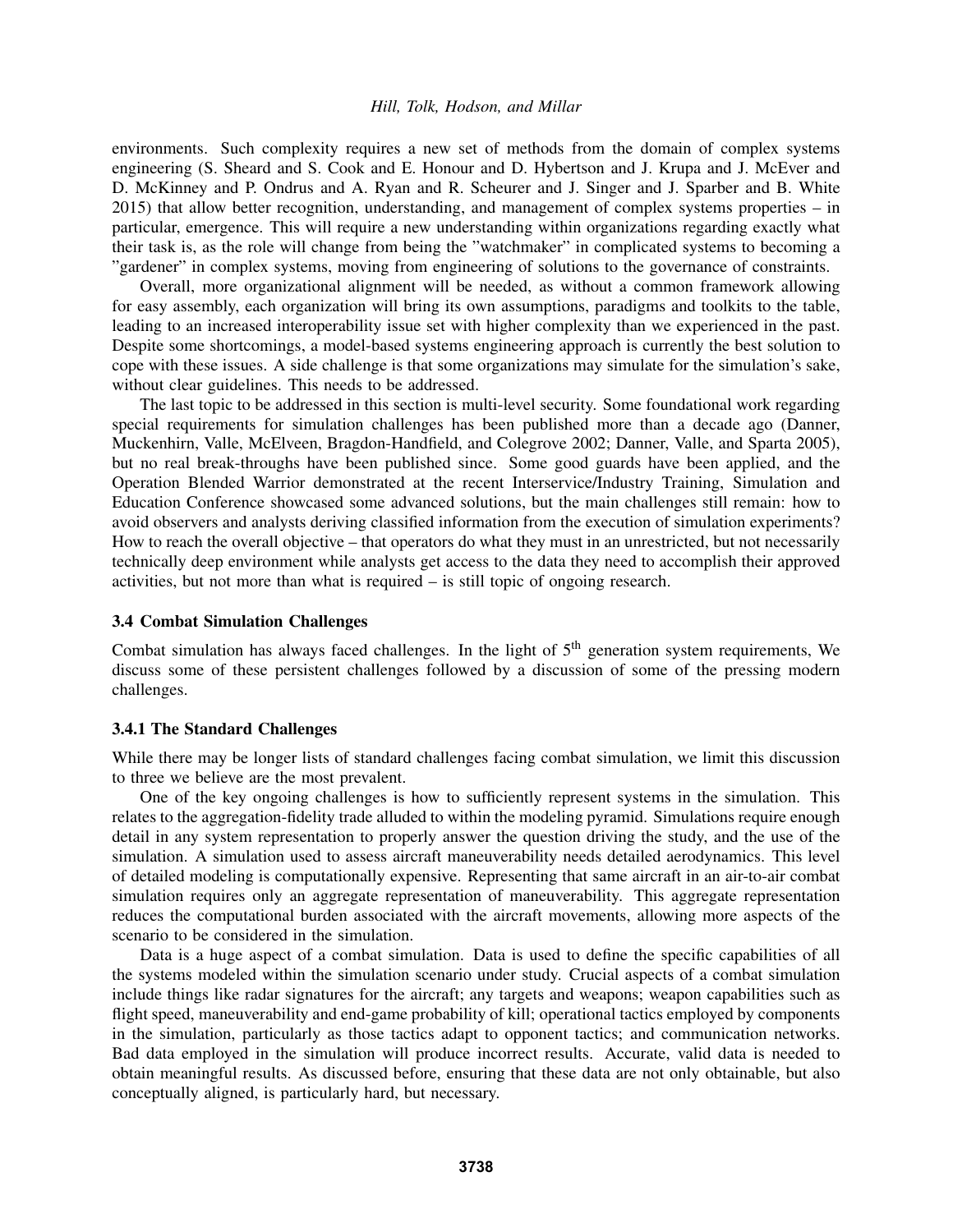Combat simulations require context – what operational scenario is considered in the study. Classification issues aside, defining the scenario that might be faced in some future conflict will never be accomplished with absolute correctness. Thus, analysts must define scenarios of sufficient fidelity so that results obtained instill confidence in the insights gained. An ongoing challenge is how to define and employ realistic simulation scenarios particularly when the questions being asked of the analyst are constantly changing.

#### 3.4.2 The Newer Challenges

There are also many challenges to the combat simulation domain that might be considered new. For this work we consider just three that we find particularly vexing.

Combat is an inherently human endeavor. Modern technology may often remove the humans from direct contact, but these systems are still operated by humans. Combat simulations do an aggregate job in the modeling of humans. Engagement-level simulations capture the tactics employed by the operator, but these are as specifically programmed. Mission-level simulations capture command and control functions, but again only at an aggregate level. As more combat operations end up in urban settings, or in conflict with terrorist organizations hiding among the populace, or in humanitarian operations with aggressive components, the combat simulations used to prepare our forces and shape the decisions of our leaders must capture the true human element. The challenge in capturing that element lies in attaining the proper balance between model fidelity and model run time. As associated challenge is how to appropriately incorporate the human-in-the-loop as an avenue to represent human decision making. While the involved human may add decision making realism, that same human decision making component may introduce extra variability into the simulation output potentially obscuring results.

Combat simulation output is meant to provide insight to the decision making process. The utility and acceptance of that insight is predicated on whether the simulation is deemed acceptable for use, also known as model validation. Unfortunately, no simulation can be fully validated since any model is a simplification and abstraction of reality. However, a simulation can be deemed valid-enough to provide the intended insight to answer the driving analysis questions. The challenge then is how to define "valid enough" and developing the validation methodologies to make that decision. Valid enough is admittedly quite ambiguous. However, there are surely enough cases of model validation and metrics to derive a simulation's validation status. The decision analytic domain has very applicable methods with which to derive value models for unique decision situations. A useful challenge is how to develop such a value model for a combat-simulation-based decision situation and from the value measures within the value model, derive a rating for the validity of a particular combat simulation for a particular analytical endeavor, which includes unambiguously capturing the validity context to ensure proper reuse and composition.

The final new combat simulation challenge is how to fully promote the concept that models and simulations provide insight, not answers. Decision makers provide answers ideally based on quality insight provided by the combat analyst using the combat simulation. The challenge boils down to developing an assessment mechanism with which to define how good the simulation results are and how good the resulting insights are for the decision maker. This is true for operational tests requirements for 5<sup>th</sup> systems as well.

# 4 SUMMARY AND DISCUSSION

These research challenges discussed in this paper are not limited to the military domain, but many have been identified as critical M&S capabilities in other domains as well, such as in (Tolk and Rainey 2015; Fujimoto 2016; Diallo, Mittal, and Tolk 2018). An underlying hypothesis of this paper is that our battle space may have evolved from a complicated system into a complex system that no longer can be evaluated using the so far successful principle of reductionism. Systems have to be tested, analyzed, and trained in the enterprise context, which may require a new well-orchestrated tool set and even more increased collaboration.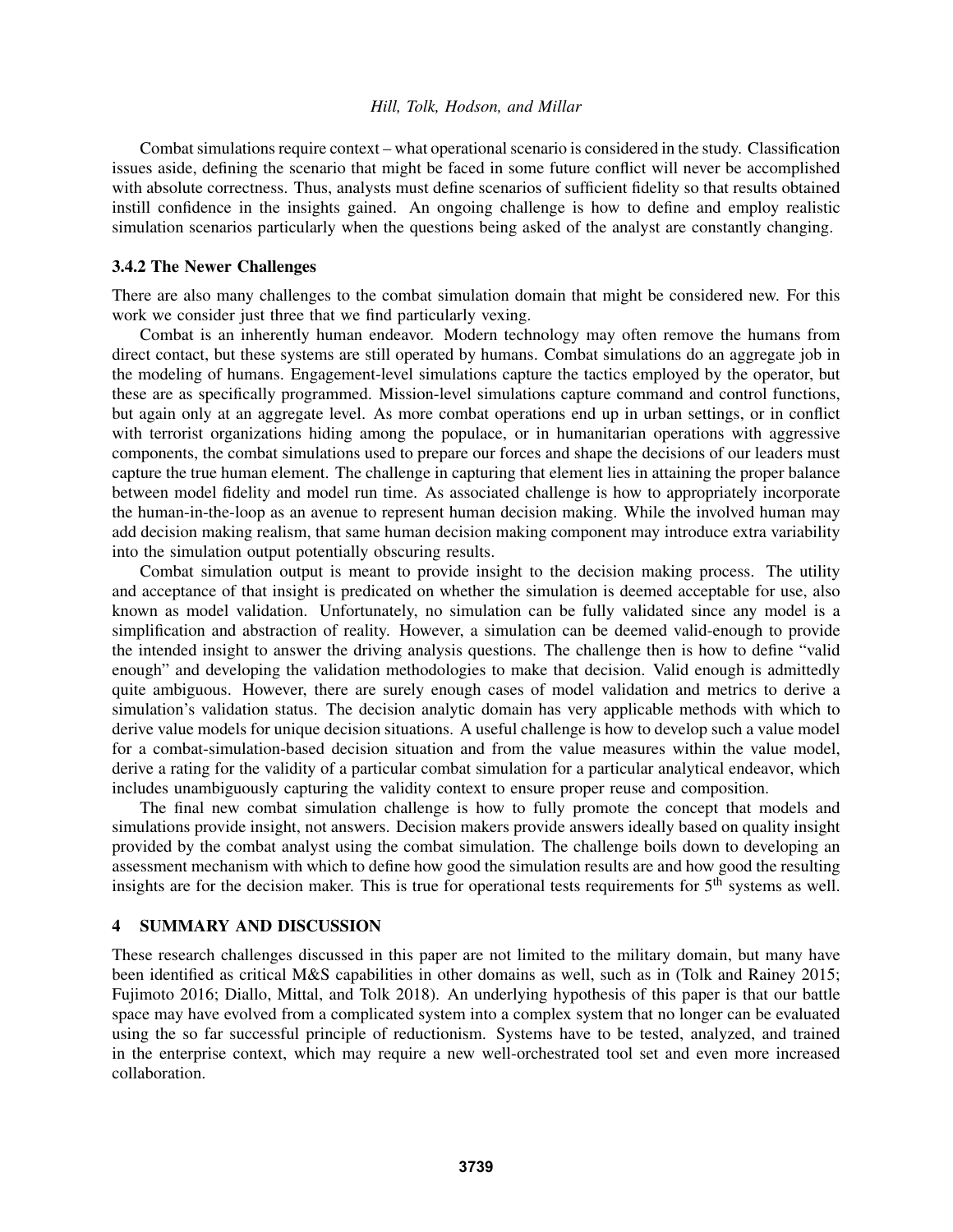In the NATO Net Enabled Capability Command and Control Maturity Model (N2C2M2) the author provide a vision to evolve from system- and organization centric structures to self-organizing, highly agile and resilience net-centric structures (Alberts et al. 2010). The simulation community does not only need to follow this recommendations, it should lead the way to support testing, analysis, and training in such complex environment in all domains and categories discussed in this paper.

### Disclaimer

The authors affiliation with the Air Force Institute of Technology and The MITRE Corporation are provided for identification purposes only, and are not intended to convey or imply AFITs or MITREs concurrence with, or support for, the positions, opinions or viewpoints expressed by the authors. The views expressed do not reflect the official policy or position of the United States Air Force, U.S. Department of Defense or the U.S. Government. The publication has been approved for public release and unlimited distribution: case number 17-3085-22.

### REFERENCES

- Alberts, D. S., R. K. Huber, and J. Moffat. 2010. "NATO Net Enabled Capability Command and Control Maturity Model". Technical report, Office of the Assistant Secretary of Defense, Washington DC, Command and Control Research Program (CCRP).
- Danner, B., C. Muckenhirn, T. Valle, C. McElveen, J. Bragdon-Handfield, and A. Colegrove. 2002. "Multilevel Security Feasibility in the M&S Training Environment". In *Proceedings of the Interservice/Industry Training Simulation and Education Conference (I/ITSEC)*. Orlando, FL.
- Danner, B., C. T. Valle, and N. G. Sparta. 2005. "Multilevel Security Assessment for the Distributed Mission Operations Network (DMON)". In *Proceedings of the Interservice/Industry Training, Simulation, and Education Conference (I/ITSEC)*. Orlando, FL.
- Diallo, S., S. Mittal, and A. Tolk. 2018. "Research Agenda for Next-Generation Complex Systems Engineering". In *Emergent Behavior in Complex Systems Engineering: A Modeling and Simulation Approach*, edited by S. Mittal, S. Diallo, and A. Tolk, 379–397. Hoboken, NJ: John Wiley & Sons.
- Friend, M. A., and K. W. Bauer Jr. 2010. "An Entropy-based Scheme for Automatic Target Recognition". *The Journal of Defense Modeling and Simulation* 7(2):103–114.
- Fujimoto, R. M. 2016. "Research Challenges in Parallel and Distributed Simulation". *ACM Transactions on Modeling and Computer Simulation* 26(4):1–29.
- Garcia, J. J., and A. Tolk. 2015. "Executable Architectures in Executable Context Enabling Fit-for-Purpose and Portfolio Assessment". *The Journal of Defense Modeling and Simulation* 12(2):91–107.
- Hill, R. R., and J. O. Miller. 2017. "A History of United States Military Simulation". In *Proceedings of the 2017 Winter Simulation Conference*, edited by W. K. V. Chan, A. D'Ambrogio, G. Zacharewicz, M. Mustafee, G. A. Wainer, and E. Page, 346–364. Piscataway, NJ: IEEE.
- Hodson, D. D., and R. R. Hill. 2014. "The Art and Science of Live, Virtual, and Constructive Simulation for Test and Analysis". *Journal of Defense Modeling and Simualtion: Applications, Methodology, Technology* 11(2):77–89.
- Hood, J. 2017. "Defining the 5th Generation Fighter Jet". http://www.jble.af.mil/News/Commentaries/ Display/Article/1112351/, accessed August 20, 2018.
- Millar, J. R., D. D. Hodson, and R. Seymour. 2016. "Deriving LVC State Synchronization Parameters from Interaction Requirements". In *Proceedings of the IEEE/ACM 20th International Symposium on Distributed Simulation and Real Time Applications (DS-RT)*, 85–91. Piscataway, NJ: IEEE.
- Powell, E. T., and J. R. Noseworthy. 2012. "The Test and Training Enabling Architecture (TENA)". In *Engineering Principles of Combat Modeling and Distributed Simulation*, edited by A. Tolk, 449–479. Hoboken, NJ: John Wiley & Sons.